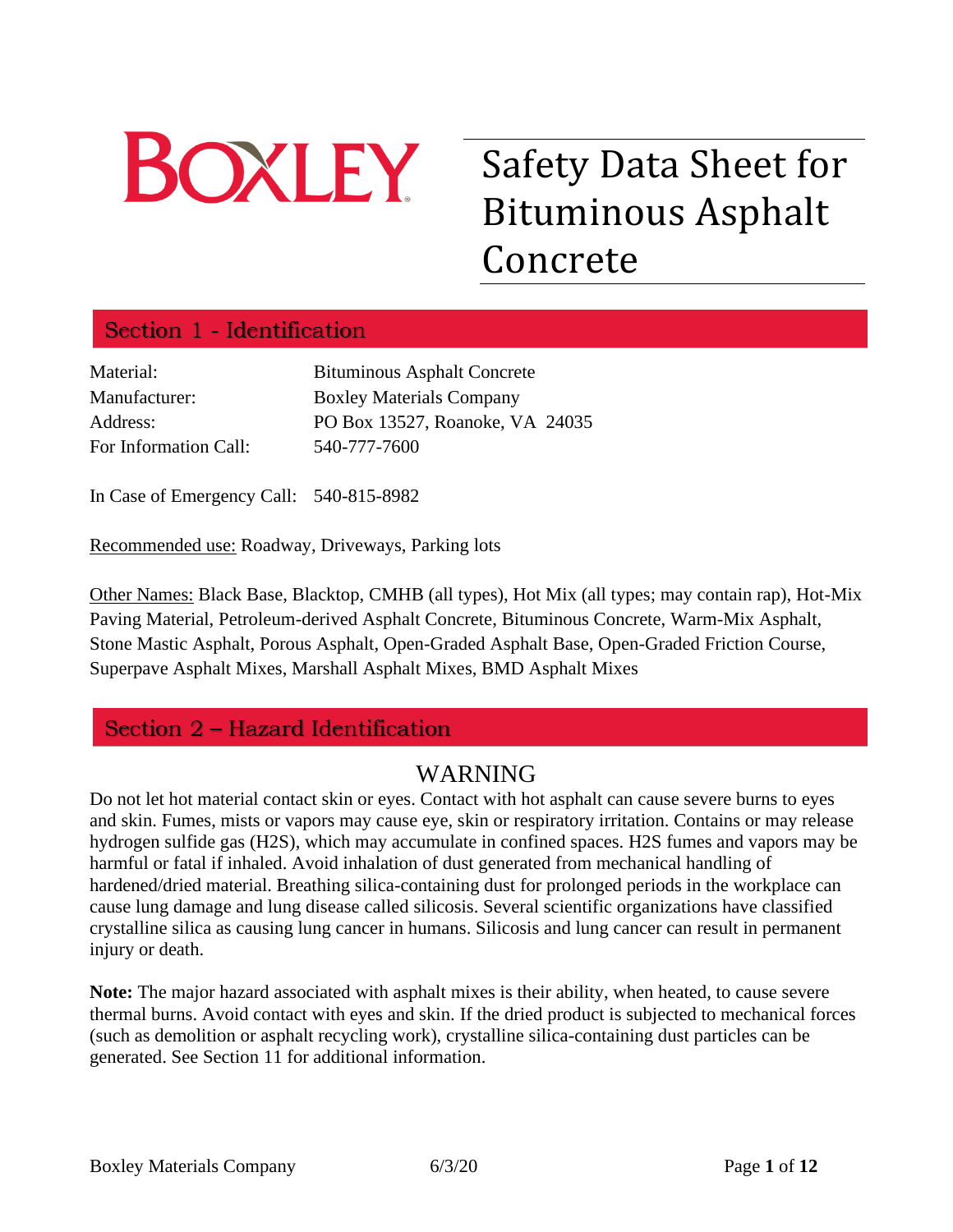## **Primary Routes of Exposure:** Eyes, skin, inhalation

- **Eye Contact:** Direct contact with hot material can cause severe thermal burns. May scratch the eye causing tearing, redness and a stinging sensation. Fumes, vapors or mists may be irritating.
- **Skin Contact:** Direct contact with hot material can cause severe thermal burns. There may be an increased sensitivity to the sun (photosensitization) when the skin is exposed to petroleum asphalt emissions (fumes, vapors or mists).May scratch the skin causing irritation. See Section 11 for additional information.
- **Skin Absorption:** Repeated or prolonged exposure may result in absorption of component petroleum distillates. See Section 11 for additional information.
- **Inhalation:** Emissions from the heated material may have an unpleasant odor and may cause moderate to severe irritation of the mucous membranes and upper respiratory tract, headaches, nausea and dizziness. Toxic hydrogen sulfide gas may be released. Do not depend upon sense of smell for warning of overexposure, since the gas causes rapid olfactory fatigue which deadens the sense of smell at levels as low as 50 ppm. Unconsciousness and asphyxiation may occur in poorly ventilated or confined spaces. See Section 11 for additional information.
- **Ingestion:** Direct contact with heated material can cause severe thermal burns. Asphalt has a low toxicity when ingested, however, chewing and swallowing asphalt may cause gastrointestinal effects. Gastric masses (Bezoars) and stomach (pyloric) obstructions have been reported in individuals who have chewed and swallowed asphalt. Aspiration of product into lungs may occur when vomiting, and may result in pulmonary edema and/or chemical pneumonia.
- **Effects Following Prolonged or Repeated Exposure:** Prolonged and repeated exposure may cause skin disorders and/or effects on the lung. See Section 11 for additional information.
- **Carcinogenicity:** The following components of this product have been listed as carcinogens by the International Agency for Research on Cancer (IARC), the National Toxicology Program (NTP), or the Occupational Safety and Health Administration (OSHA): crystalline silicaquartz, some petroleum asphalts and heavy naphthenic distillates/aromatic extract oils. See Section 11 for additional information.
- **Signs and Symptoms of Exposure:** Repeated or prolonged exposure may cause skin disorders such as dermatitis (reddening, itching, cracking, inflammation), folliculitis, acne-like lesions, bronchitis, pneumonitis (inflammation of the lungs), reduced appetite, abnormal fatigue.
- **Medical Conditions Aggravated by Exposure:** Pre-existing medical conditions that may be aggravated by exposure include disorders of the eye, skin and/or lung (including asthma and/or other breathing disorders).

| Ingredients                                             | CAS No.    | $\%$ by Weight |
|---------------------------------------------------------|------------|----------------|
| Aggregate (Crushed stone, sand, gravel)*                | Mixture    | >90            |
| <i>*</i> Typically contains Quartz (crystalline silica) | 14808-60-7 | ➢              |
|                                                         |            |                |

# Section 3 – Information on Ingredients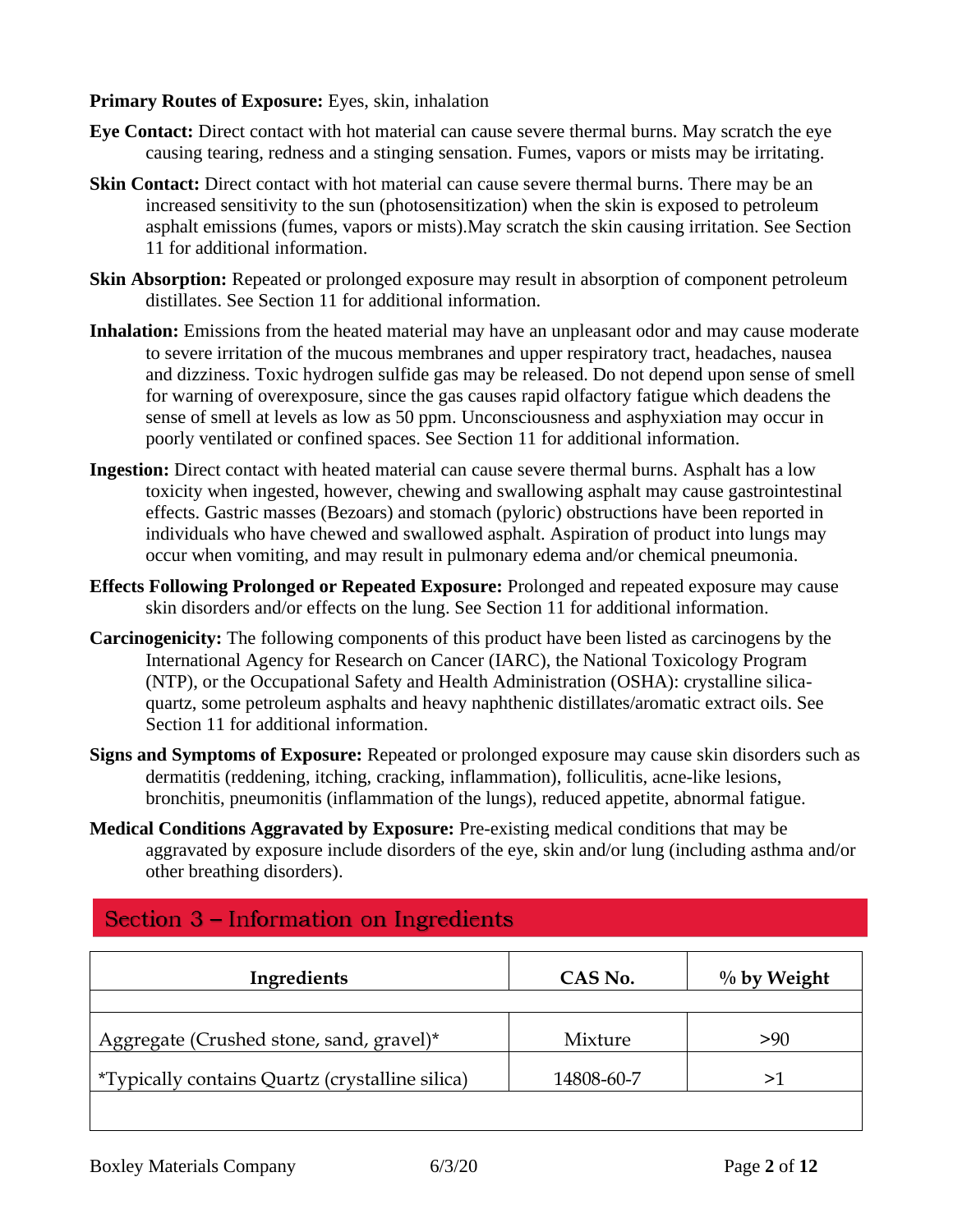| Asphalt*                           | 8052-42-4  | $\leq 10$ |
|------------------------------------|------------|-----------|
| *May contain:                      |            |           |
| <b>Vacuum Tower Bottoms</b>        | 64741-56-6 | > 0.1     |
| <b>Heavy Petroleum Distillates</b> | 64741-53-3 | >0.1      |
| Aromatic Extract Oil               | 64742-11-6 | >0.1      |
| Hydrogen Sulfide                   | 7783-06-4  | >0.2      |
|                                    |            |           |
| Additives                          | Mixture    | <1        |

# Section 4 - First Aid

- **Eyes:** Immediately flush eye(s) with plenty of clean water for at least 15 minutes, while holding the eyelid(s) open. Occasionally lift the eyelid(s) to ensure thorough rinsing. Beyond flushing, do not attempt to remove material from the eye(s). Contact a physician if irritation persists or later develops. Thermal burns require immediate medical attention.
- **Skin:** Hot Material: Remove contaminated clothing, if possible, and immediately flush skin in cool water for at least 15 minutes. Iced water or cold packs may be applied to burned area. Do not attempt to remove material from a burn. Get immediate medical attention. Cold Material: Clean exposed skin with soap or mild detergent and large amounts of water until all material is removed from the skin. Do not use solvents or thinners to remove material from skin.
- **Inhalation:** Remove person to fresh air. If lung irritation persists or later develops, contact a physician. If not breathing, initiate rescue breathing, give oxygen by trained personnel and get immediate medical attention. Do not attempt to rescue victim from confined spaces without adequate protective equipment.
- **Ingestion:** If swallowed, do not induce vomiting. Drink a large volume of water and get immediate medical attention. Never give anything by mouth to an unconscious person. If vomiting occurs, keep head lower than hips to prevent aspiration.
- **Notes to Physician:** In general, emesis induction is unnecessary in high viscosity, low volatility products. Inhalation exposure of hydrogen sulfide may result in pulmonary congestion. Patients may be predisposed to pneumonia during convalescence, and should be kept under observation. Contact a Poison Center for additional treatment information.

**For emergencies, contact 1-540-815-8982 (24 hours/day, 7 days/week)**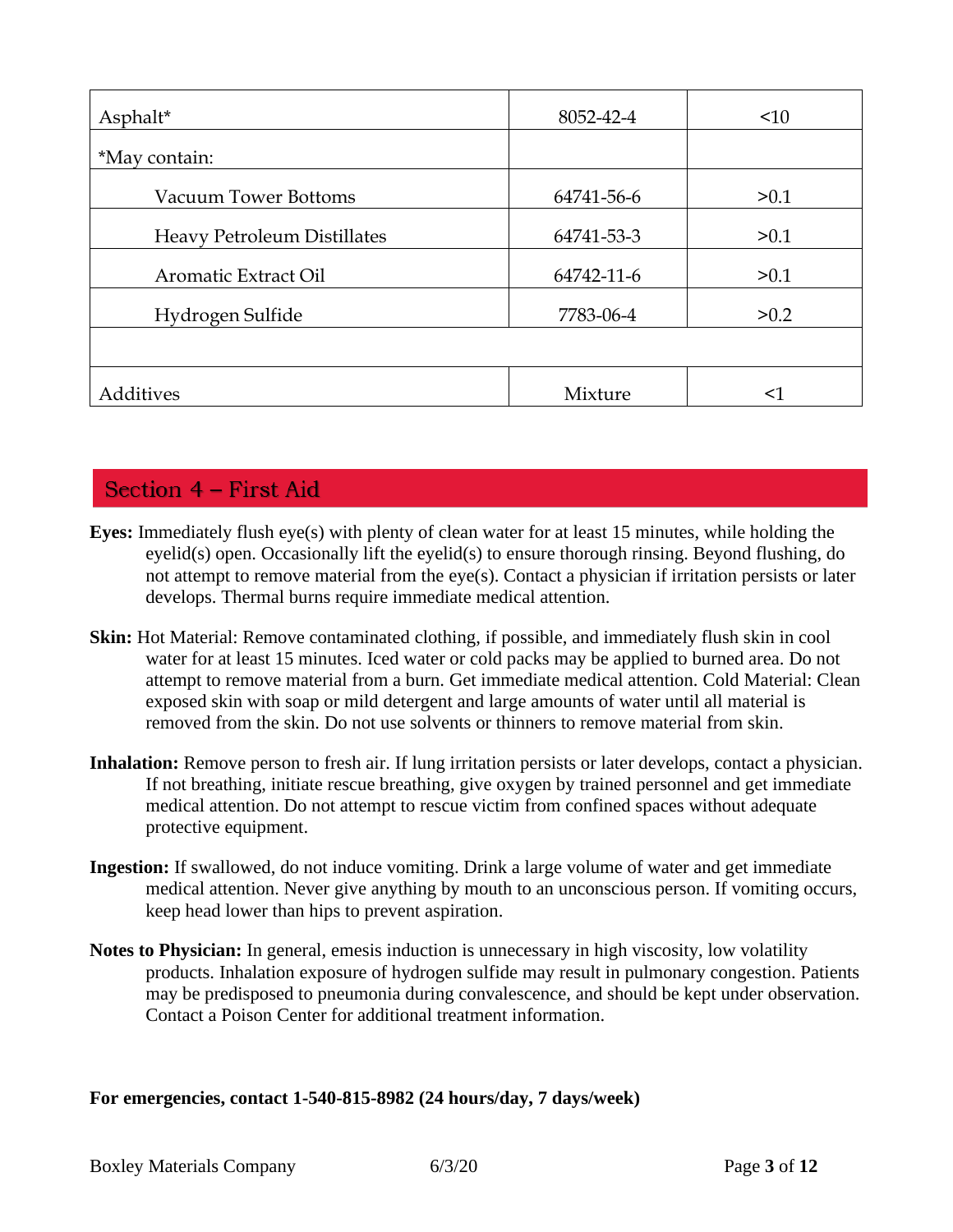# Section 5 – Firefighting Measures

**Flash Point:** >500˚F

## **Flammable Limits**

| LEL: | N/A |
|------|-----|
| UEL: | N/A |

#### **Autoignition Temperature:**

Not available

## **Extinguishing Media:**

Agents approved for Class B hazards (e.g., dry chemical, carbon dioxide, halogenated agents, foam, and steam) and water fog. Avoid use of straight stream water. Use water spray to keep fire-exposed containers cool. Adding water to hot asphalt presents an explosion hazard.

## **Special Firefighting Procedures:**

Avoid breathing irritating and potentially toxic fumes, including hydrogen sulfide gas. Firefighters should wear NIOSH/MSHA approved positive pressure breathing apparatus (SCBA) with full face mask and full protective equipment

#### **Unusual Fire and Explosion Hazards:**

Do not heat above flash point. Fumes/vapors can explode when concentrated in an enclosed environment and supplied with an ignition source. Never weld or use a cutting torch or open flame on a full, partially full or empty bin, hopper, or other container that holds or has held asphaltic material unless precautions are taken to prevent explosion. Adding water to hot asphalt presents an explosion hazard.

WARNING: Hydrogen sulfide (H2S) and other hazardous gases/vapors may evolve and collect in the headspace of storage tanks or other enclosed vessels, and can create an explosive, toxic, or oxygen deficient atmosphere. H2S gas is extremely flammable and can explode if an ignition source is provided. See Sections 3 and 11 for health effects of H2S gas.

# Section 6 - Accidental Release Measures

## **Precautions if Material is Spilled or Released:**

Ventilate area and avoid emission inhalation or skin contact by using appropriate precautions outlined in this MSDS (see Section 8). Keep all sources of ignition at least 50 feet away. Prevent materials from entering streams, drainages, or sewers. Spills entering surface waters or sewers entering/leading to surface waters must be reported to the National Response Center 1-800-424-8802. Based on volume and use, components of this product may be subject to reporting requirements of Title III of SARA, 1986, and 40 CFR 372.

## **For emergencies, contact 1-540-815-8982 (24 hours/day, 7 days/week).**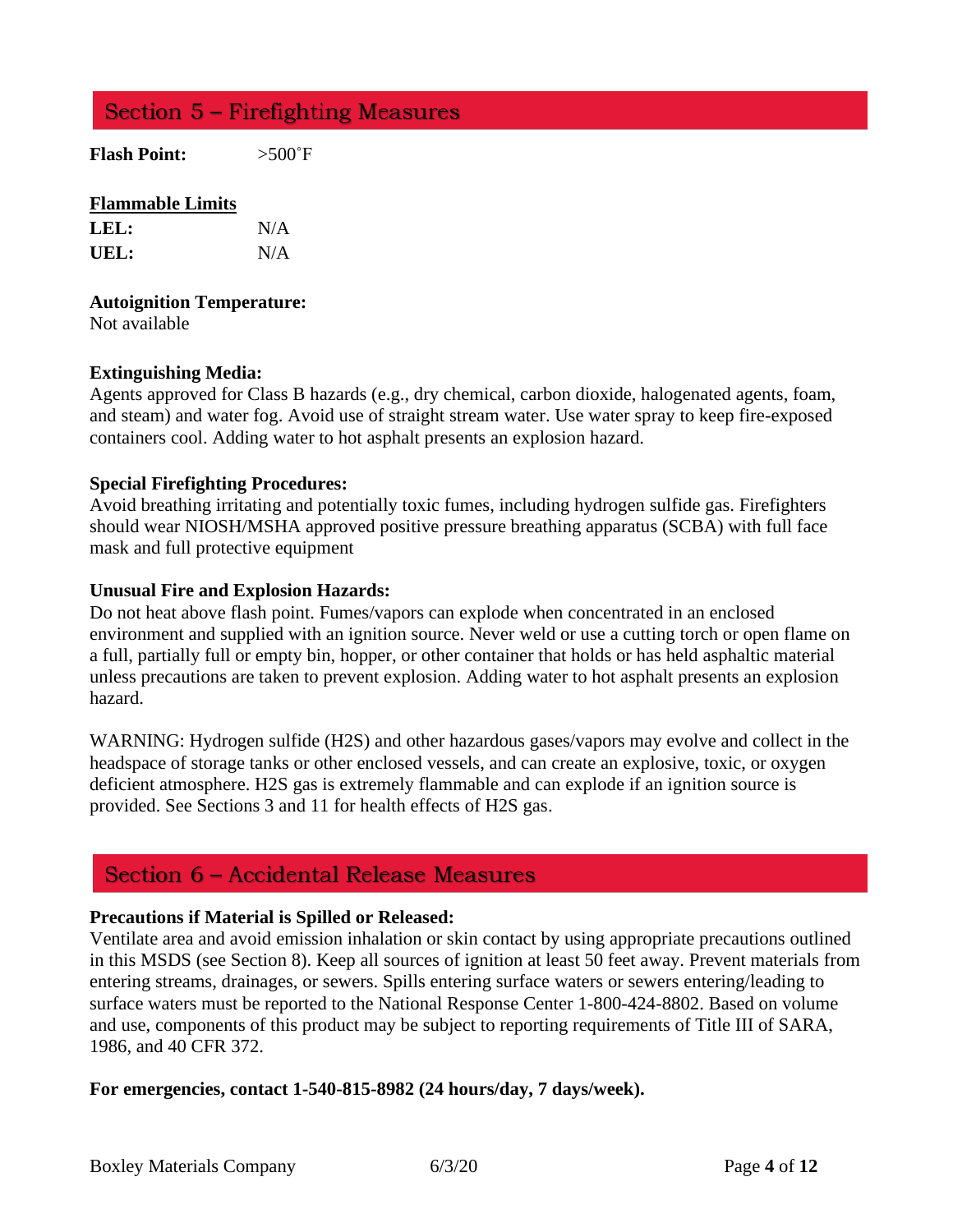## **Waste Disposal Methods:**

Contact the asphalt plant to determine feasibility of recycling material. Dispose of waste materials in accordance with applicable federal, state and local laws and regulations.

## **Environmental Precautions:**

Stop leak and contain spilled material with sand, aggregate fines, or other inert adsorbent. Collect adsorbed product and clean up materials in appropriate container for proper disposal. Notify proper authorities.

# Section 7 – Handling and Storage

## **Handling:**

Follow personal protection and protective controls set forth in Section 8 of this MSDS when handling this product. If personnel must enter a tank or other confined space that contained this material, follow the OSHA Confined Space Entry Program as specified in 29 CFR 1910.146. Do not store near food, beverages or smoking materials. Avoid personal contact with heated material. Respirable crystalline silica-containing dust may be generated when hardened asphalt concrete is subjected to mechanical forces, such as demolition work, surface treatment (sanding, grooving, chiseling, etc.), and/or recycling of pavement.

Do not attempt to clean empty containers since residue is difficult to remove. Do not pressurize, cut, weld, braze, solder, drill, grind or expose such containers to heat, flame, sparks, static electricity, or other sources of ignition as they may explode and cause injury or death.

Tripping accidents have occurred because of asphalt buildup on bottoms of shoes and boots; buildup should be removed regularly to prevent such accidents. Do not use solvents or thinners to clean footwear.

## **Storage:**

Store away from all ignition sources and open flames in accordance with applicable laws and regulations.

Vapors containing hydrogen sulfide may accumulate during storage or transport of asphaltic materials. When petroleum asphalt products are heated, potentially irritating emissions (fumes, mists, vapors) may be released.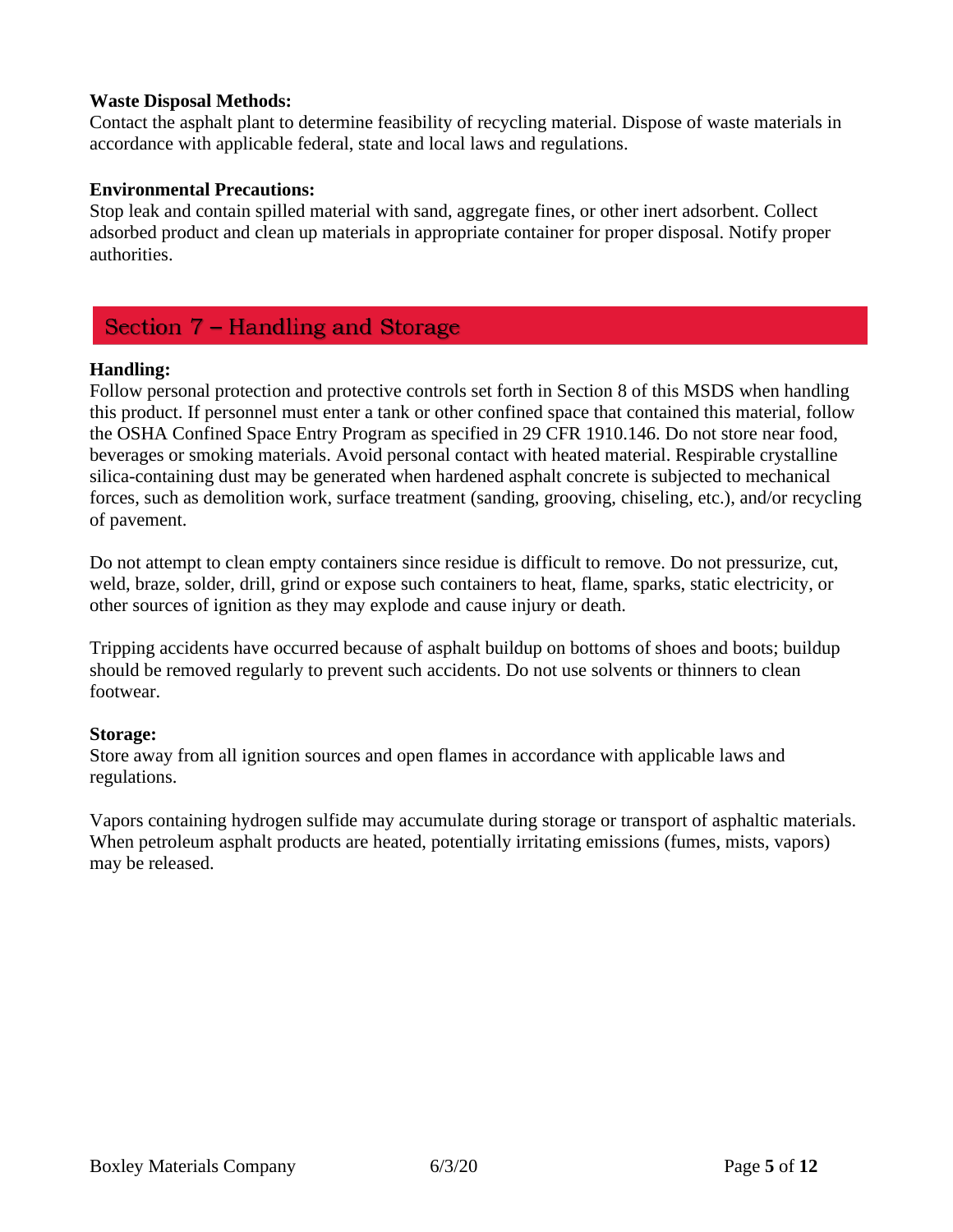# Section 8 - Exposure Controls and Personal Protective Equipment

| Legend:<br>NE=Not Established Permissible Exposure Limit; TLV = Threshold Limit Value; REL = Recommended Exposure Limit; OSHA = Occupational Safety and Health<br>Administration; MSHA = Mine Safety and Health Administration; NIOSH = National Institute for Occupational Safety and Health; ACGIH = American Conference<br>of Governmental Industrial Hygienists |                                                                                                                                        |                                                                                         |                                                                                 |  |
|---------------------------------------------------------------------------------------------------------------------------------------------------------------------------------------------------------------------------------------------------------------------------------------------------------------------------------------------------------------------|----------------------------------------------------------------------------------------------------------------------------------------|-----------------------------------------------------------------------------------------|---------------------------------------------------------------------------------|--|
| Component                                                                                                                                                                                                                                                                                                                                                           | <b>OSHA/MSHA</b><br><b>PEL</b>                                                                                                         | <b>ACGIH</b><br><b>TVL</b>                                                              | <b>NIOSH</b><br><b>REL</b>                                                      |  |
| <b>Asphalt Fumes</b>                                                                                                                                                                                                                                                                                                                                                | <b>NE</b>                                                                                                                              | $0.5$ mg/m <sub>3</sub> (as benzene-soluble<br>aerosol)                                 | REL-Ceiling 5 ppm                                                               |  |
| Limestone (Calcium Carbonate)                                                                                                                                                                                                                                                                                                                                       | 15 mg/m <sub>3</sub> (total dust)                                                                                                      | $10 \text{ mg/m}_3$ (total dust as Calcium<br>Carbonate)                                | $10 \text{ mg/m}_3$ (total dust)<br>$5$ mg/m <sub>3</sub> (respirable fraction) |  |
| Particulates not otherwise<br>classified                                                                                                                                                                                                                                                                                                                            | $5 \text{ mg/m}_3$ (respirable fraction)                                                                                               | $10 \text{ mg/m}_3$ (inhalable fraction)<br>$3$ mg/m <sub>3</sub> (respirable fraction) | <b>NE</b>                                                                       |  |
| Respirable dust containing silica                                                                                                                                                                                                                                                                                                                                   | 15 mg/m <sub>3</sub> (total dust)                                                                                                      | Use Respirable Silica TLV                                                               | Use Respirable Silica TLV                                                       |  |
| Total dust containing silica                                                                                                                                                                                                                                                                                                                                        | $5 \text{ mg/m}_3$ (respirable fraction)                                                                                               | <b>NE</b>                                                                               | <b>NE</b>                                                                       |  |
| Respirable Crystalline Silica<br>(quartz)                                                                                                                                                                                                                                                                                                                           | $10 \text{ mg/m}$ <sub>3</sub> $\div$ (% silica + 2)<br>OSHA: 30 mg/m <sub>3</sub> $\div$ (% silica +<br>2)                            | $0.025$ mg/m <sub>3</sub>                                                               | $0.05$ mg/m <sub>3</sub>                                                        |  |
| Respirable Tridymite and<br>Cristobalite (other forms of<br>crystalline silica)                                                                                                                                                                                                                                                                                     | MSHA: $30 \text{ mg/m}_3 \div (96 \text{ silica} +$<br>3)<br>NE - Use respirable dust<br>containing silica PEL<br>1/2 of OSHA and MSHA | $0.025$ mg/m <sub>3</sub>                                                               | $0.05$ mg/m <sub>3</sub>                                                        |  |
| Ammonia (NH <sub>3</sub> )                                                                                                                                                                                                                                                                                                                                          | respirable dust containing silica<br>PEL                                                                                               | TLV 25 ppm<br>TLV-STEL 35 ppm                                                           | REL 25 ppm<br>REL-Ceiling 35 ppm                                                |  |
| Carbon Monoxide (CO)                                                                                                                                                                                                                                                                                                                                                | PEL 50 ppm                                                                                                                             | 25 ppm                                                                                  | REL 35 ppm<br>REL-Ceiling 200 ppm                                               |  |
| Hydrogen Sulfide (H <sub>2</sub> S)                                                                                                                                                                                                                                                                                                                                 | PEL 50 ppm                                                                                                                             | TLV 10 ppm<br>TLV-STEL 15 ppm                                                           | REL-Ceiling 10 ppm                                                              |  |
| Nitrogen Dioxide (NO <sub>2</sub> )                                                                                                                                                                                                                                                                                                                                 | PEL-Ceiling 20 ppm                                                                                                                     | TLV 3 ppm<br>TLV-STEL 5 ppm                                                             | REL-STEL 1 ppm                                                                  |  |
| Ozone $(O_3)$                                                                                                                                                                                                                                                                                                                                                       | PEL-Ceiling 5 ppm                                                                                                                      | $0.05$ ppm                                                                              | REL-Ceiling 0.1 ppm                                                             |  |
| Sulfur Dioxide (SO <sub>2</sub> )                                                                                                                                                                                                                                                                                                                                   | PEL 0.1 ppm<br>PEL 5 ppm                                                                                                               | TLV-STEL 0.25 ppm                                                                       | REL 2 ppm<br>REL-STEL 5 ppm                                                     |  |

- **Eye Protection –** Use a full-face shield and chemical safety goggles if handling heated material. Safety glasses with side shields should be worn as minimum protection at ambient temperatures. Contact lens should not be worn when eye contact with product is possible.
- **Skin Protection (Protective Gloves/Clothing)** Avoid skin contact with material by wearing impervious gloves and protective clothing. With product at ambient temperatures, use disposable nitrile, neoprene or butyl rubber material. When handling hot material, use heatresistant gloves. Use insulated, heat-resistant clothing as necessary.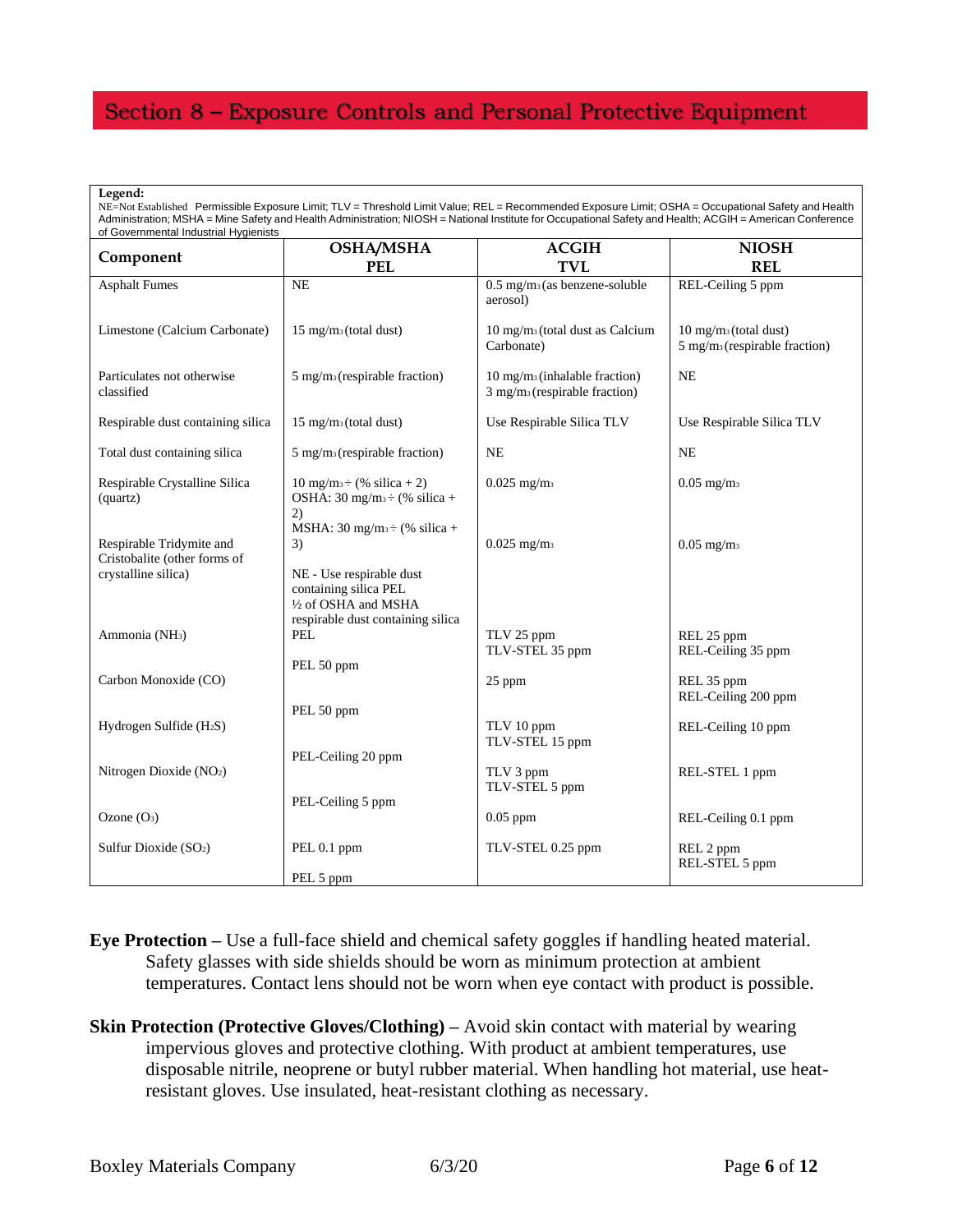- **Respiratory Protection** Not expected to be necessary under normal use and working conditions. All respirators must be NIOSH-approved for the exposure levels present. (See NIOSH Respirator Selection Guide). The need for respiratory protection should be evaluated by a qualified safety and health professional. For air-contaminant concentrations which exceed or are likely to exceed applicable exposure limits, use a NIOSH-approved, contaminant-specific, air purifying respirator. If such conditions are sufficiently high that the air-purifying respirator is inadequate, or if oxygen adequate to sustain life is not present, use a positive-pressure, self-contained breathing apparatus. Activities that generate dust require the use of an appropriate dust respirator where dust levels exceed or are likely to exceed allowable exposure limits. For respirable silica levels that exceed or are likely to exceed an 8-hour Time Weighted Average (TWA) of 0.5 mg/m3, a high-efficiency particulate filter respirator must be worn at a minimum; however, if respirable silica levels exceed or are likely to exceed an 8-hour TWA of 5.0 mg/m3 a positive-pressure, full-face respirator or equivalent is required. Respirator use must comply with applicable MSHA (42 CFR 84) or OSHA (29 CFR 1910.134) standards, which include provisions for a user training program, respirator inspection, repair and cleaning, respirator fit testing, medical surveillance and other requirements.
- **Engineering Controls –** General dilution or local exhaust ventilation as required to maintain exposures below appropriate exposure limits. Use only in well-ventilated areas. Activities with dried/hardened product that generate dust require the use of general ventilation, local exhaust and/or wet suppression methods to maintain exposures below appropriate exposure limits.
- **Other –** Workers should station themselves on the upwind side of asphalt emissions when possible. It is recommended that asphalt emissions be monitored regularly to determine exposure levels. Respirable dust and quartz levels should be monitored regularly to determine worker exposure levels. Exposure levels in excess of appropriate exposure limits must be reduced by all feasible engineering controls, including (but not limited to), ventilation, process enclosure, and/or enclosed employee workstations. Wash hands before eating, drinking, smoking, and/or using toilet facilities. A clean water supply for emergency first aid and washing facilities should be readily available. Do not use solvents or thinners to remove material from skin. Laundering clothing between uses is recommended.

| Section 9 – Physical and Chemical Properties |                                           |              |  |  |
|----------------------------------------------|-------------------------------------------|--------------|--|--|
| <b>Boiling Point:</b>                        | $470^{\circ}$ C                           |              |  |  |
| pH:                                          | Not applicable                            |              |  |  |
| Specific Gravity ( $H2O = 1$ ):              | $2.0 - 2.5$                               |              |  |  |
| Evaporation Rate (Butyl Acetate = $1$ ):     | Not available                             |              |  |  |
| <b>Melting Point:</b>                        | $100-135$ °F                              |              |  |  |
| Vapor Pressure (mm Hg.):                     | Not available                             |              |  |  |
| <b>Solubility in Water:</b>                  | Negligible                                |              |  |  |
| Vapor Density $(Air = 1)$ :                  | >1                                        |              |  |  |
| % Volatile:                                  | $\leq$ 1                                  |              |  |  |
| <b>Appearance and Odor:</b>                  | Black, viscous, granular. Petroleum odor. |              |  |  |
| <b>Boxley Materials Company</b>              | 6/3/20                                    | Page 7 of 12 |  |  |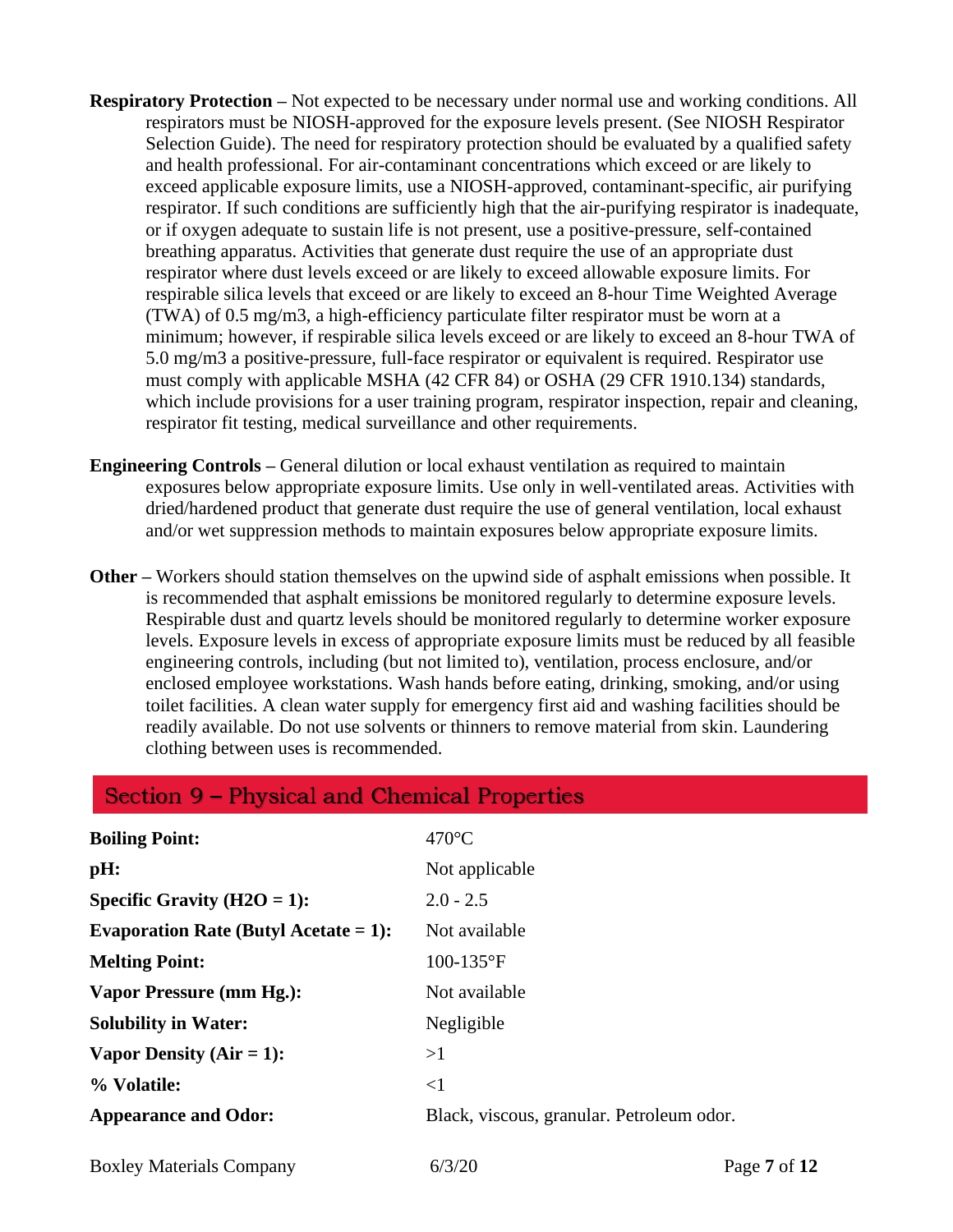# Section 10 - Stability and Reactivity

## **Stability:**

Stable under normal temperatures and pressures.

## **Conditions to Avoid:**

Keep away from direct flame/ignition sources. Contact with incompatible materials should be avoided (see below). See Sections 5, 6 and 7 for

additional information.

## **Incompatibility (Materials to Avoid):**

Strong oxidizers may react with hydrocarbons. Contact with fluorine may cause burning or explosion. Adding water to hot asphalt presents an

explosion hazard.

# **Hazardous Decomposition or Byproducts:**

Carbon monoxide and other compounds (such as amines, ammonia, nitrogen dioxide, sulfur dioxide, ozone, hydrogen sulfide, and various

hydrocarbons) may be released by thermal decomposition. Hazardous vapors can collect in enclosed vessels or areas if not properly ventilated. If

hydrogen sulfide is present, the flammable limits range from 4.3 to 45.5% by volume and its presence may promote the formation of pyrophoric

(spontaneously igniting) iron compounds (See 29 CFR 1910.146). Silica-containing respirable dust particles can be generated. When heated, quartz

is slowly transformed into tridymite (above 860°C/1580°F) and cristobalite (above 1470°C/2678°F). Both tridymite and cristobalite are other forms

of crystalline silica and are considered more fibrogenic to the lungs than quartz.

## **Hazardous Polymerization:**

Not known to occur.

# Section 11 - Toxicological Information

## **Acute Effects:**

Asphalt has oral LD50 (rats) >5g/kg.

Petroleum-derived asphalt products should not be confused with "tar" products, which are produced from the destructive distillation of coal. The hydrocarbons in petroleum asphalt are a complex mixture of paraffinic, naphthenic, and aromatic hydrocarbons, including polycyclic aromatic compounds. Contains or may release hydrogen sulfide (H2S) gas. Exposure to H2S concentrations above the permissible exposure limit causes irritation of the mucous membranes, headache, dizziness, vomiting, coughing, nasal discharge and pulmonary edema. At levels between 500 and 700 ppm, respiratory paralysis, loss of consciousness and possibly death can occur within 30 to 60 minutes. Exposure to higher concentrations can result in immediate death. Repeated exposure to low levels may also cause eye effects including conjunctivitis and corneal injury. There is no evidence that H2S will accumulate in the body tissue after repeated overexposure.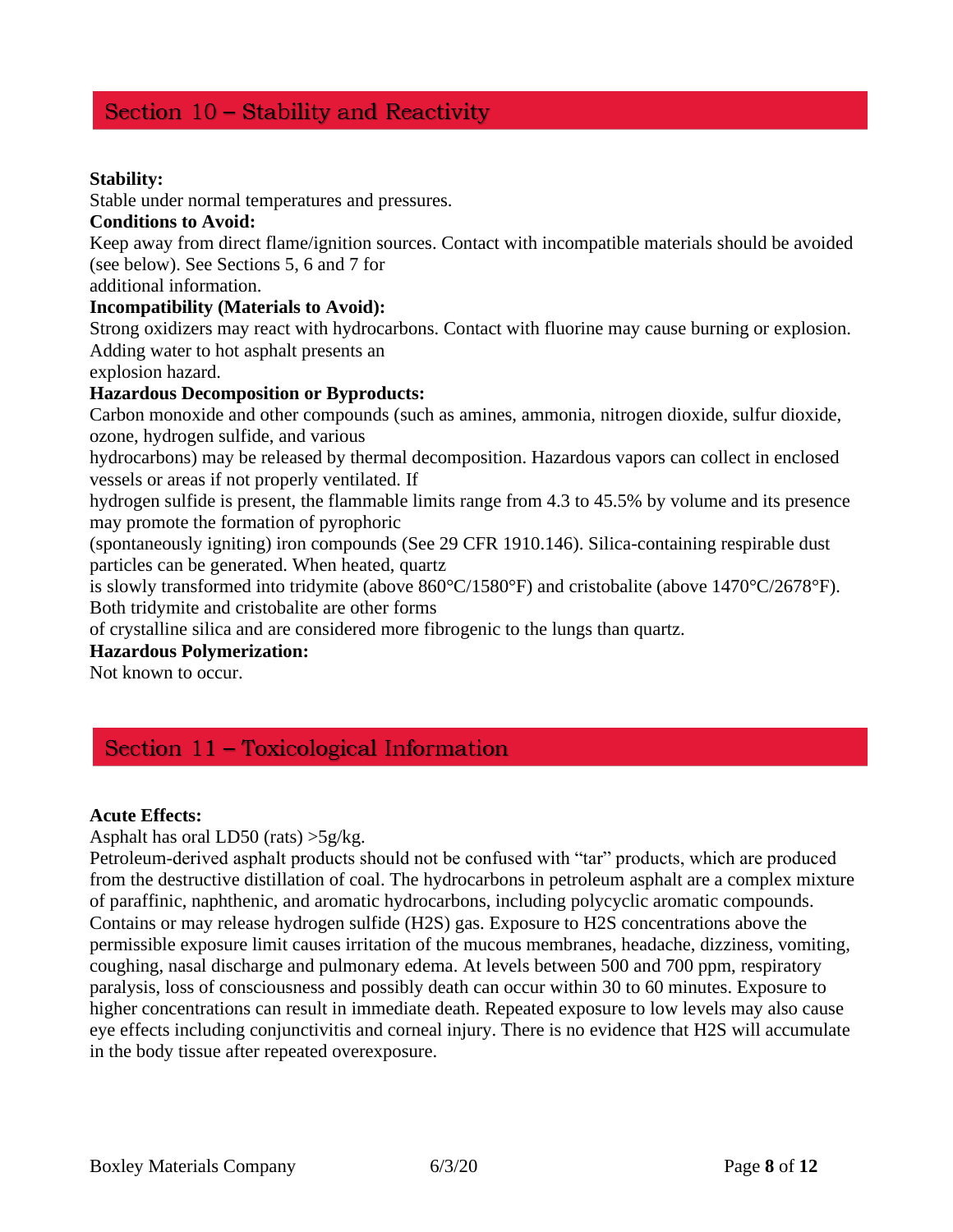## **Effects Following Prolonged or Repeated Exposure:**

Prolonged and repeated exposure to asphalt may cause skin disorders such as dermatitis, folliculitis, and acne-like lesions, or more rarely, pigmentation of the skin. Chronic inhalation of high concentrations of asphalt emissions may cause chronic bronchitis and pneumonitis (inflammation of the lungs). In mice, there was damage to the lungs, including bronchitis, pneumonitis, and abscess formation. Guinea pigs and rats showed pneumonitis, peribronchial adenomatosis, and some squamous cell metaplasia.

This material contains heavy vacuum distillates/aromatic extract oils. Repeated dermal application of these oils to experimental animals has been reported to cause skin disorders, effects on the liver, thymus and blood forming organs, as well as fetal death and birth defects. Repeated exposure to low levels of H2S may cause eye effects including conjunctivitis and corneal injury. There is no evidence that H2S will accumulate in the body tissue.

# **The following information applies to the dried product if it is subjected to mechanical forces (such as demolition or asphalt recycling work), which may generate crystalline silica-containing dust particles:**

Prolonged overexposure to respirable dusts in excess of appropriate exposure limits can cause inflammation of the lung leading to possible fibrotic changes, a medical condition known as pneumoconiosis. Prolonged and repeated inhalation of respirable crystalline silica-containing dust in excess of allowable exposure limits may cause a chronic form of silicosis, an incurable lung disease that may result in permanent lung damage or death. Chronic silicosis generally occurs after 10 years or more of overexposure; a more accelerated type of silicosis may occur between 5 and 10 years of higher levels of exposure. In early stages of silicosis, not all individuals will exhibit symptoms (signs) of the disease. However, silicosis can be progressive, and symptoms can appear at any time, even years after exposure has ceased. Symptoms of silicosis may include, but are not limited to, the following: shortness of breath; difficulty breathing with or without exertion; coughing; diminished work capacity; diminished chest expansion; reduction of lung volume; right heart enlargement and/or failure. Persons with silicosis have an increased risk of pulmonary tuberculosis infection.

Repeated overexposures to very high levels of respirable crystalline silica (quartz, cristobalite, tridymite) for periods as short as six months may cause acute silicosis. Acute silicosis is a rapidly progressive, incurable lung disease that is typically fatal. Symptoms include, but are not limited to, shortness of breath, cough, fever, weight loss, and chest pain. Respirable dust containing newly broken silica particles has been shown to be more hazardous to animals in laboratory tests than respirable dust containing older silica particles of similar size. Respirable silica particles which had aged for sixty days or more showed less lung injury in animals than equal exposures of respirable dust containing newly broken particles of silica. There are reports in the literature suggesting that excessive crystalline silica exposure may be associated with autoimmune disorders and other adverse health effects involving the kidney. In particular, the incidence of scleroderma (thickening of the skin caused by swelling and thickening of fibrous tissue) appears to be higher in silicotic individuals. To date, the evidence does not conclusively determine a causal relationship between silica exposure and these adverse health effects.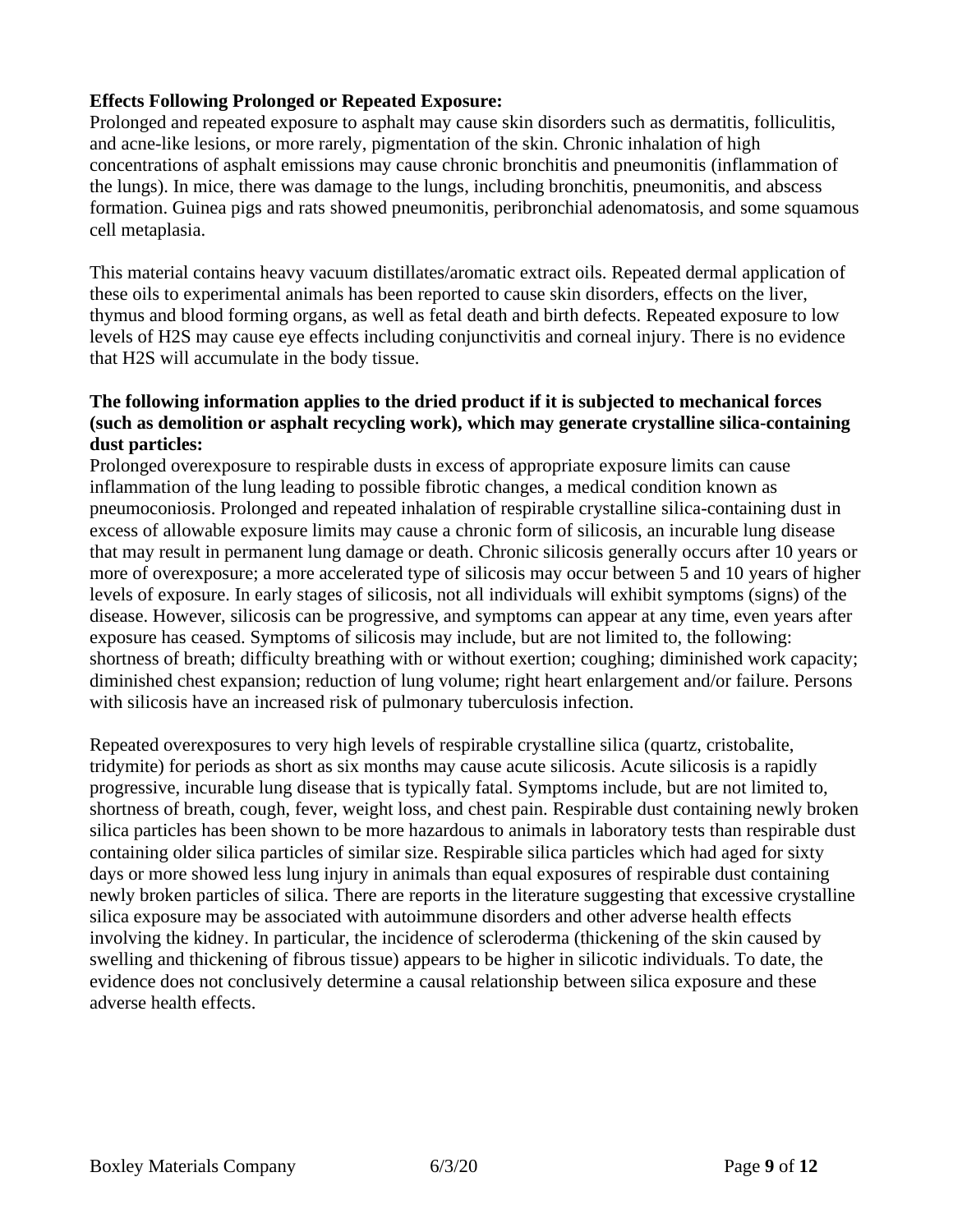# **Carcinogenicity:**

Skin application of asphalt fume condensate fractions caused skin tumors in laboratory mice. When asphalt was dissolved or mixed with a solvent prior to exposing laboratory animals, the carcinogenicity results were weakly positive. The causal agent is thought to be 4 to 6 ring polycyclic aromatic compounds (PAH). Trace amounts of these materials may be present in asphalts and can be generated upon excessive heating. Some PAHs have been identified as causing carcinogenic and reproductive effects. Currently, epidemiological evidence does not support a link between asphalt exposure and human skin cancer. Repeated breathing of asphalt emissions has not resulted in a carcinogenic response in laboratory animal testing. Although epidemiological studies on asphalt workers have suggested a possible link between asphalt fumes and certain types of cancer, confounding factors such as smoking and concomitant exposure to other agents in the workplace may have influenced the results of these studies. Asphalt is not listed as a carcinogen by the National Toxicology Program (NTP) or the Occupational Safety and Health Administration (OSHA). In 1985, the International Agency for Research on Cancer (IARC) determined that there is inadequate evidence that asphalt alone is carcinogenic to humans. However, IARC states that there is sufficient evidence that extracts (asphalts dissolved in hydrocarbon solvents) are carcinogenic to laboratory animals. Although epidemiological studies on some petroleum products containing polycyclic aromatics suggest the possibility of skin cancer induction in humans, a link between petroleum asphalt exposure and human skin cancer has not been established.

This material contains heavy vacuum distillates/aromatic extract oils. IARC has determined that there is sufficient evidence in experimental animals for their carcinogenicity, and has classified these oils as Group 1, or human carcinogens.

## **The following information applies to the dried product if it is subjected to mechanical forces (such as demolition or asphalt recycling work), which may generate crystalline silica-containing dust particles:**

Epidemiology studies on the association between crystalline silica exposure and lung cancer have had both positive and negative results. There is some speculation that the source and type of crystalline silica may play a role. Studies of persons with silicosis indicate an increased risk of developing lung cancer, a risk that increases with the level and duration of exposure. It is not clear whether lung cancer develops in non-silicotic patients. Several studies of silicotics do not account for lung cancer confounders, especially smoking, which have been shown to increase the risk of developing lung disorders, including emphysema and lung cancer.

In October 1996, an IARC Working Group designated respirable crystalline silica as carcinogenic (Group 1). The NTP's Report on Carcinogens,  $9<sup>th</sup>$  edition, lists respirable crystalline silica as a "known" human carcinogen." In the year 2000, the American Conference of Governmental Industrial Hygienists (ACGIH) listed respirable crystalline silica (quartz) as a suspected human carcinogen (A-2). These classifications are based on sufficient evidence of carcinogenicity in certain experimental animals and on selected epidemiological studies of workers exposed to crystalline silica.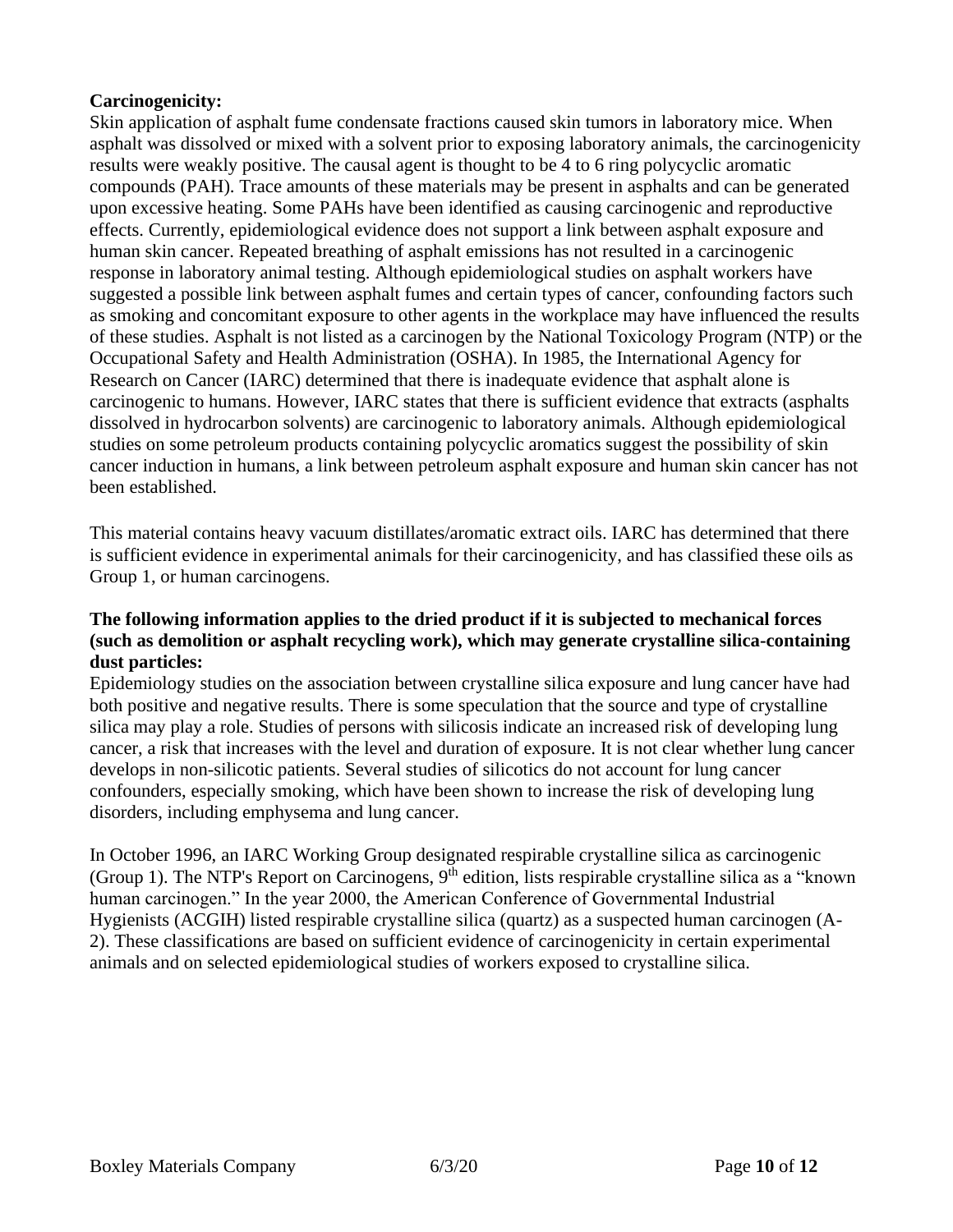# Section 12 - Ecological Information

#### **Aquatic Ecotoxicological Data:**

No specific data on this product. The asphalt component may cause damage to aquatic organisms.

#### **Environmental Fate Data:**

Significant migration into the environment and bioaccumulation are unlikely. Expected to be resistant to biodegradation.

#### **Other:**

No specific data on this product.

# Section 13 - Disposal Considerations

Place contaminated materials in appropriate containers and dispose of in a manner consistent with applicable federal, state, and local regulations.

Prevent from entering drainage, sewer systems, and unintended bodies of water. It is the responsibility of the user to determine, at the time of disposal, whether product meets criteria for hazardous waste. Product uses, transformations, mixture and processes, may render the resulting material hazardous.

# Section 14 - Transport Information **DOT Proper Shipping Name:** Not regulated. **DOT Hazard Classification:** Not applicable. **UN/NA Number:** Not regulated. **DOT Packing Group:** Not applicable.

## **Labeling Requirements:**

If the shipping temperature of a solid equals or exceeds 464°F, DOT regulation classifies the solid as an "Elevated Temperature Material" and a "HOT" label is required. Label as required by the OSHA Hazard Communication standard [29 CFR 1910.1200(f)], and applicable state and local regulations.

# Section 15 - Regulatory Information

## **Toxic Substances Control Act (TSCA):**

The components in this product are listed on the TSCA Inventory or are exempt.